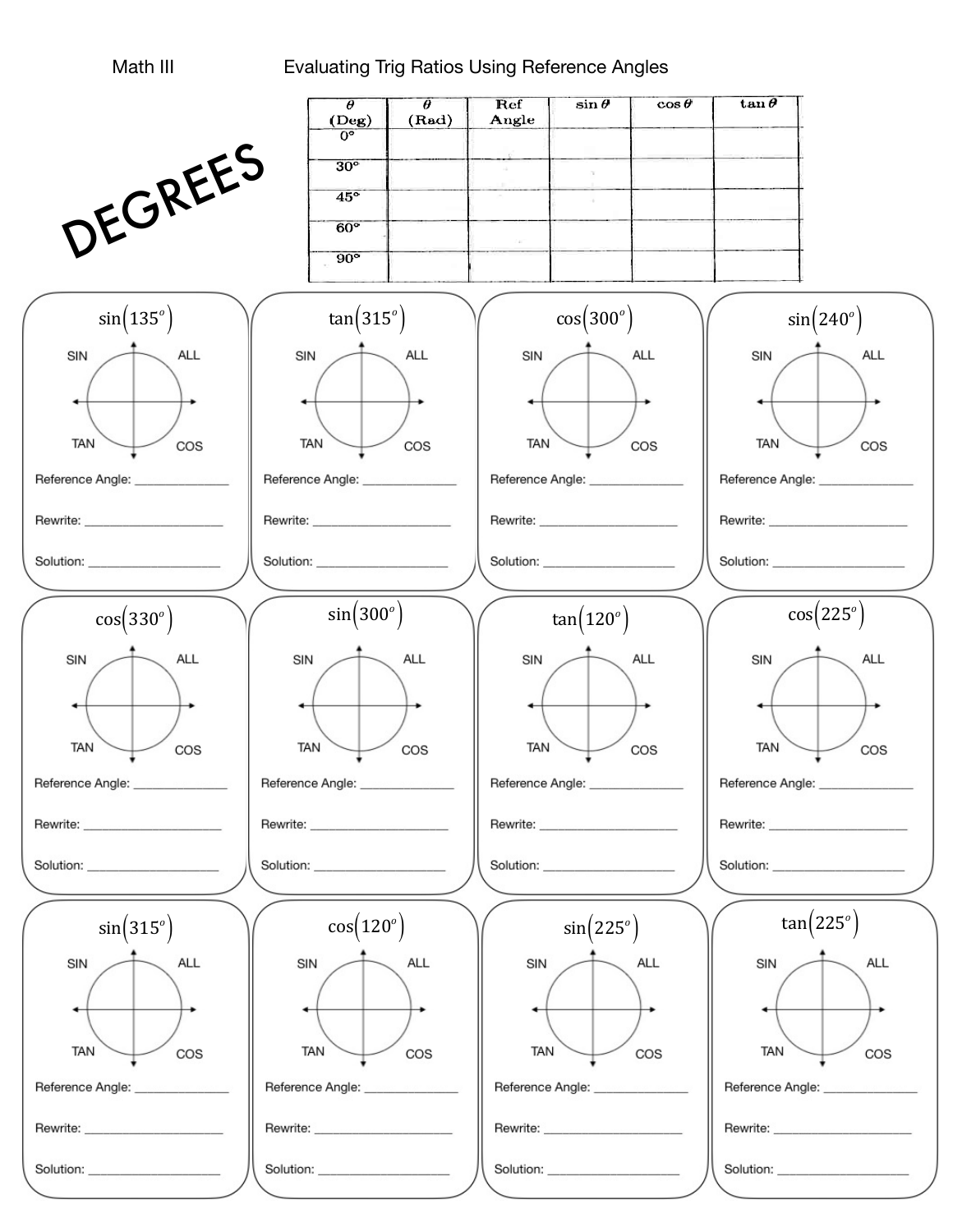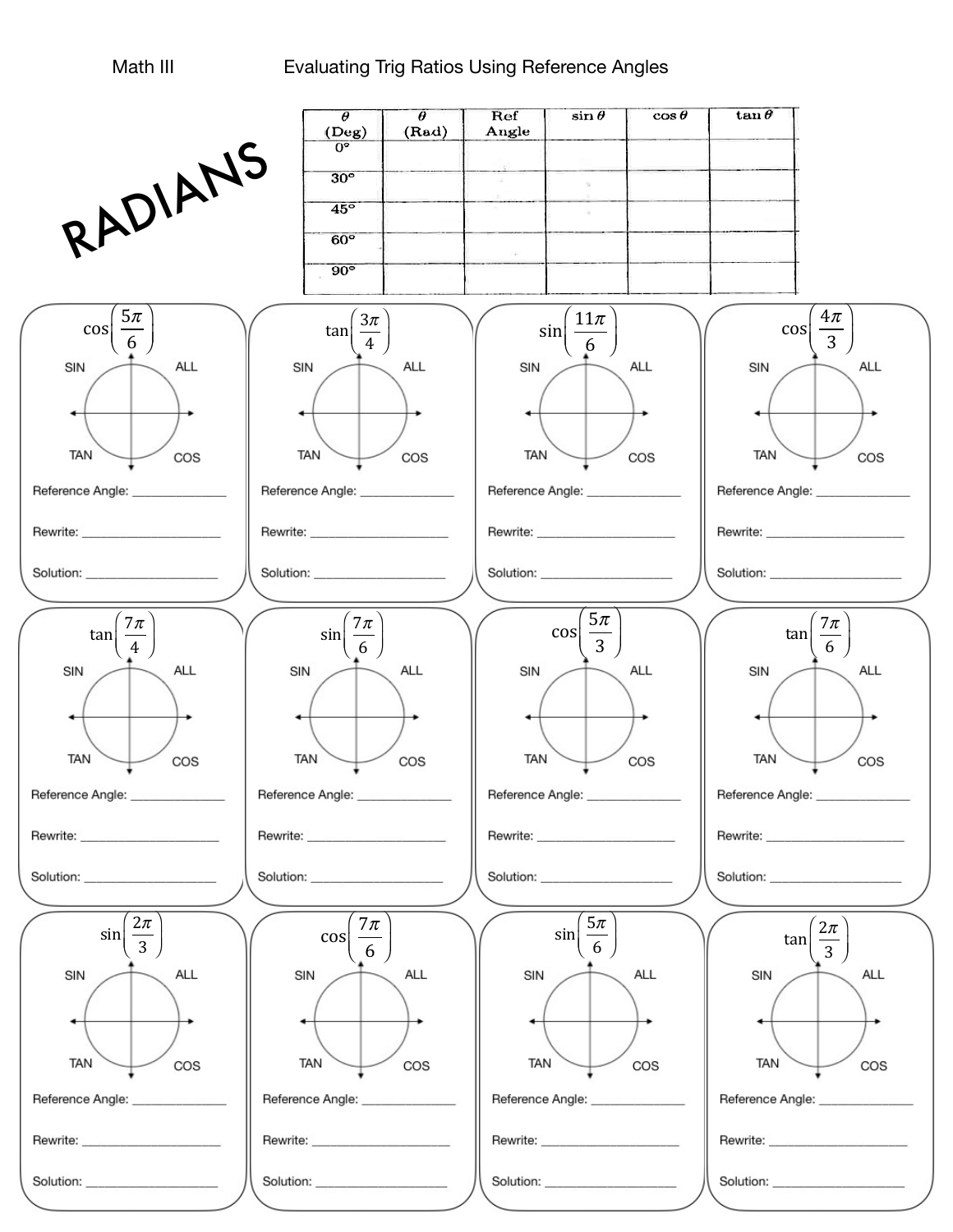## Evaluating Trig Ratios Using Reference Angles